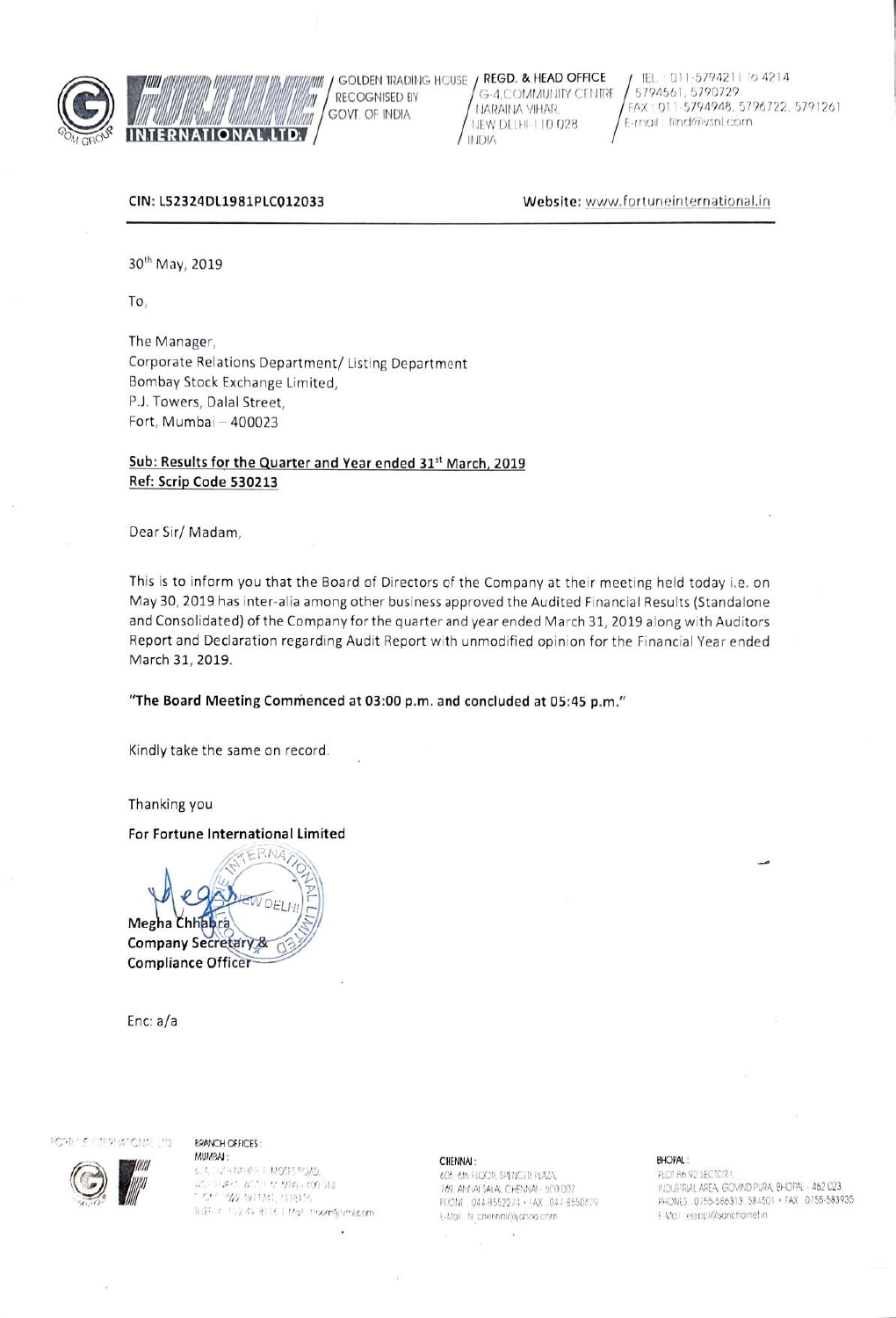# FORTUNE INTERNATIONAL LIMITED CIN No: L52324DL1981PLC012033 Regd Off: G-4 Community Centre, Naraina Vihar, New Delhi - 110028

|                                                                                                              |                                                                                                           |                          |                        |                          |                          |                                           | (Rs. in lakhs)        |
|--------------------------------------------------------------------------------------------------------------|-----------------------------------------------------------------------------------------------------------|--------------------------|------------------------|--------------------------|--------------------------|-------------------------------------------|-----------------------|
|                                                                                                              | Statement of Audited Results for the Quarter and year ended 31st March 2019<br><b>Stand Alone Results</b> |                          |                        |                          |                          |                                           |                       |
| Particulars                                                                                                  | Quarter Ended                                                                                             |                          |                        | Year Ended               |                          | <b>Consolidated Results</b><br>Year Ended |                       |
|                                                                                                              | $31-Mar-19$<br>(Audited)                                                                                  | 31-Dec-18<br>(Unaudited) | 31-Mar-18<br>(Audited) | $31-Mar-19$<br>(Audited) | $31-Mar-18$<br>(Audited) | $31-Mar-19$<br>(Audited)                  | 31-Mar-18             |
| Revenue from operations<br>Other income                                                                      | 212.60                                                                                                    |                          | 0.02                   | 212.60<br>17.98          | 17.99                    | 212.60                                    | (Audited)             |
| <b>Total Income</b>                                                                                          | 212.60                                                                                                    | $\omega$                 |                        |                          |                          |                                           | 17.99                 |
| <b>Expenses</b>                                                                                              |                                                                                                           |                          | 0.02                   | 230.58                   | 17.99                    | 212.60                                    | 17.99                 |
| Employee benefits expenses<br><b>Finance Cost</b><br>Depreciation and amortization expense<br>Other expenses | 0.48<br>6.29<br>2.01                                                                                      | 0.47<br>6.66<br>1.16     | 0.46<br>6.78<br>1.02   | 1.91<br>26.18<br>6.18    | 1.85<br>26.67<br>6.46    | 1.91<br>26.18<br>6.18                     | 1.85<br>26.67<br>6.46 |
| <b>Total Expenses</b>                                                                                        | 8.77                                                                                                      | 8.29                     | 8.26                   | 34.28                    | 34.98                    | 34.28                                     | 34.97                 |
| Profit before tax                                                                                            | 203.83                                                                                                    | (8.29)                   | (8.24)                 | 196.30                   | (16.99)                  | 178.32                                    | (16.98)               |
| Tax Expenses:                                                                                                |                                                                                                           |                          |                        |                          |                          |                                           |                       |
| Income tax                                                                                                   | 39.00                                                                                                     | $\rightarrow$            | $\sim$                 | 39.00                    |                          | 39.00                                     |                       |
| Deferred tax                                                                                                 |                                                                                                           |                          |                        |                          |                          |                                           |                       |
| Profit for the period                                                                                        | 164.83                                                                                                    | (8.29)                   | (8.24)                 | 157.30                   | (16.99)                  | 139.32                                    | (16.98)               |
| Add: Share in loss/(profit) of associates                                                                    |                                                                                                           |                          |                        |                          |                          | 635.20                                    | 279.61                |
| Profit(Loss) for the year after share in<br>(loss)/profit of associates                                      | 164.83                                                                                                    | (8.29)                   | (8.24)                 | 157.30                   | (16.99)                  | 774.52                                    | 262.63                |
| Other Comprehensive Income                                                                                   |                                                                                                           |                          |                        |                          |                          |                                           |                       |
| Add: Share in loss/(profit) of associates                                                                    |                                                                                                           | u.                       | E                      | ä,                       | i.                       | (1.23)                                    | 0.80                  |
| Total Comprehensive Income for the period                                                                    | 164.83                                                                                                    | (8.29)                   | (8.24)                 | 157.30                   | (16.99)                  | 773.29                                    | 263.43                |
| Total Paid-up Equity Share Capital (Face<br>Value Rs. 10/- each)                                             | 704.00                                                                                                    | 704.00                   | 704.00                 | 704.00                   | 704.00                   | 704.00                                    | 704.00                |
| Other Equity excluding Revaluation Reserves                                                                  | ÷                                                                                                         | s.                       | à.                     | (632.83)                 | (790.12)                 | 263.58                                    | (509.71)              |
| Earnings Per Share (of Rs. 10/- each) (not<br>annualized)                                                    |                                                                                                           |                          |                        |                          | (0.24)                   | 11.00                                     | 3.74                  |
| a. Basic<br>h Diluted                                                                                        | 2.34<br>2.34                                                                                              | (0.12)<br>(0.12)         | (0.12)<br>(0.12)       | 2.23<br>2.23             | (0.24)                   | 11.00                                     | 3.74                  |

1. The above audited results have been reviewed by the Audit Committee and approved in the meeting of Board of Directors held on 30th May 2019 and Statutory Auditors of the Company have carried out audit of the same.

2. The figures of last quarter of 31st March, 2019 and 31st March, 2018 are the balancing figures between audited figures in respect of the full financial year and the published year to date figures upto the third quarter.

3. Previous year's figures are re-grouped, re-arranged, re-classified wherever necessary.

By order of the Board of Directors For Fortune International Limited Nivedan Bharadway Managing Director DIN-00040191

Place New Delhi Date: 30th May, 2019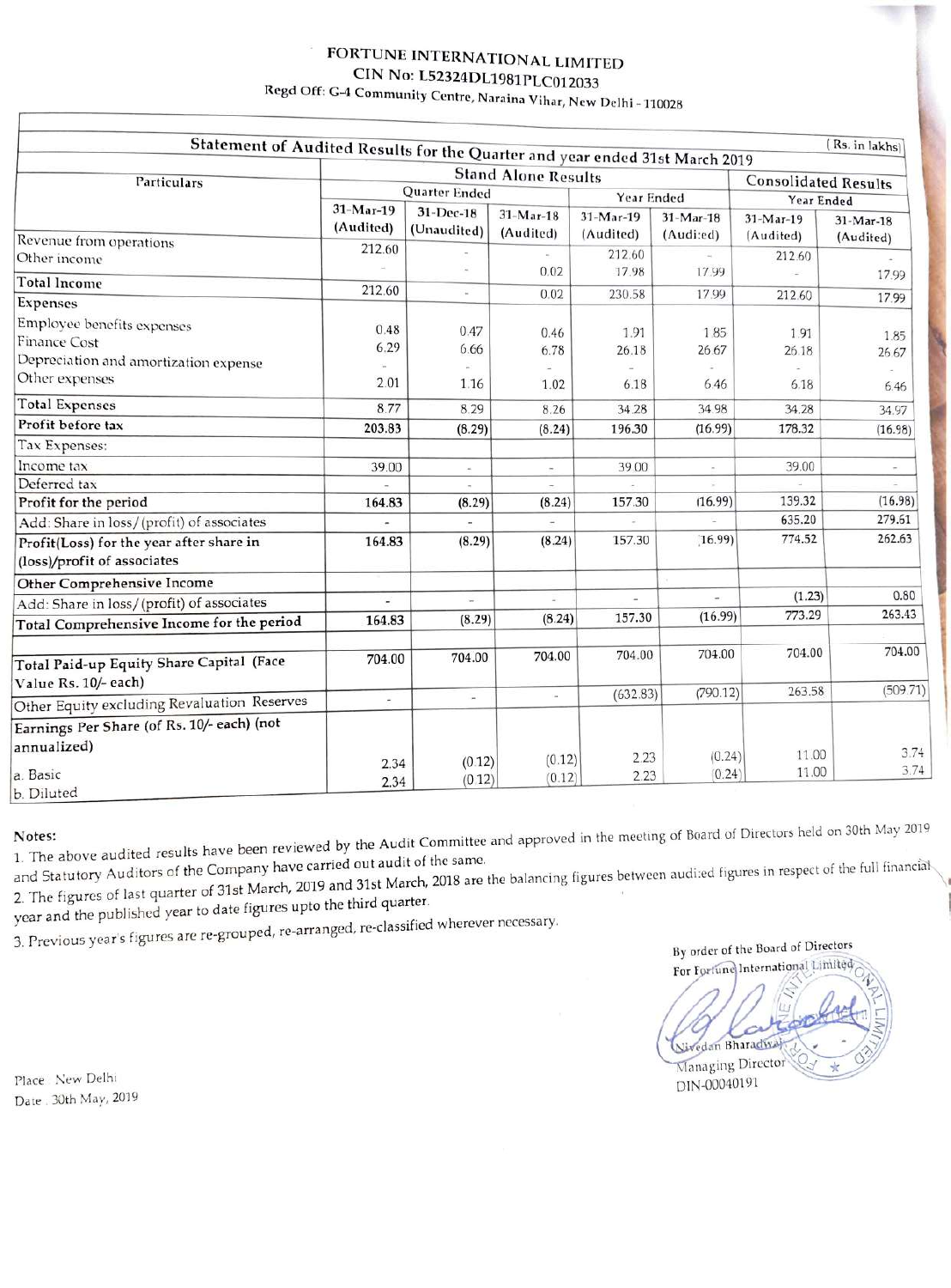# FORTUNE INTERNATIONAL LIMITED CIN No: L52324DL1981PLC012033

# Regd Off: G-4 Community Centre, Naraina Vihar, New Delhi - 110028

**AUDITED STATEMENT OF ASSETS & LIABILITIES** 

| Sr. No.        | Particulars                                                                                                                       | Standalone<br>Consolidated |                         |                           |                         |  |  |  |
|----------------|-----------------------------------------------------------------------------------------------------------------------------------|----------------------------|-------------------------|---------------------------|-------------------------|--|--|--|
|                |                                                                                                                                   | As at March 31, 2019       | As at March 31, 2018    | As at March 31, 2019      |                         |  |  |  |
|                |                                                                                                                                   | Amount In Lakhs.           | Amount In Lakhs.        | Amount In Lakhs.          | As at March 31, 2018    |  |  |  |
| L.             | <b>ASSETS</b>                                                                                                                     |                            |                         |                           | Amount In Lakhs.        |  |  |  |
| $\mathbf{I}$   | <b>Non Current Assets</b>                                                                                                         |                            |                         |                           |                         |  |  |  |
|                | (a)<br>Property, Plant and Equipment<br>(b)<br><b>Financial Assets</b><br>(i) Investments<br>(c)<br>Other non-current assets      | 2.08<br>370.31<br>10.10    | 2.08<br>370.31<br>10.10 | 2.08<br>1,266.72<br>10.10 | 2.08<br>650.72<br>10.10 |  |  |  |
| 2              |                                                                                                                                   | 382.50                     | 382.50                  | 1,278.90                  | 662.91                  |  |  |  |
|                | <b>Current Assets</b><br>(a)<br><b>Financial Assets</b><br>(i) Trade receivables<br>(ii) Cash and cash equivalents<br>(iii) Loans | 452.05<br>31.03            | 452.05<br>5.07          | 452.05<br>31.03           | 452.05<br>5.07          |  |  |  |
|                | (b)<br>Other current assets                                                                                                       | 0.20                       | 0.55                    | 0.20                      | 0.55                    |  |  |  |
|                |                                                                                                                                   | 483.27                     | 457.67                  | 483.27                    | 457.67                  |  |  |  |
|                | <b>TOTAL</b>                                                                                                                      | 865.77                     | 840.17                  | 1,762.18                  | 1,120.58                |  |  |  |
| II.            | EQUITY AND LIABILITIES<br><b>EQUITY</b><br><b>Equity Share Capital</b><br>(a)<br>(b)<br>Other Equity                              | 704.00<br>(632.83)         | 704.00<br>(790.12)      | 704.00<br>263.58          | 704.00<br>(509.71)      |  |  |  |
|                | <b>Total Equity</b>                                                                                                               | 71.17                      | (86.12)                 | 967.58                    | 194.29                  |  |  |  |
| $\mathbf 1$    | <b>LIABILITIES</b><br><b>Non Current Liabilities</b>                                                                              |                            |                         |                           |                         |  |  |  |
|                | <b>Financial Liabilities</b><br>(a)<br>(i) Borrowings                                                                             | 784.78                     | 925.45                  | 784.78                    | 925.45                  |  |  |  |
|                |                                                                                                                                   | 784.78                     | 925.45                  | 784.78                    | 925.45                  |  |  |  |
| $\overline{2}$ | <b>Current Liabilites</b><br>Other Current Liabilities<br>(a)<br>Current Tax Liabilities (Net)<br>(b)                             | 1.45<br>8.37<br>9.82       | 0.84<br>0.84            | 1.45<br>8.37<br>9.82      | 0.84<br>0.84            |  |  |  |
|                |                                                                                                                                   |                            |                         |                           | 1,120.58                |  |  |  |
|                | <b>TOTAL</b>                                                                                                                      | 865.77                     | 840.17                  | 1,762.18                  |                         |  |  |  |

By order of the Board of Directors For Fortune International Limited Nivedan Bhazadwaj Managing Director DIN-00040191

T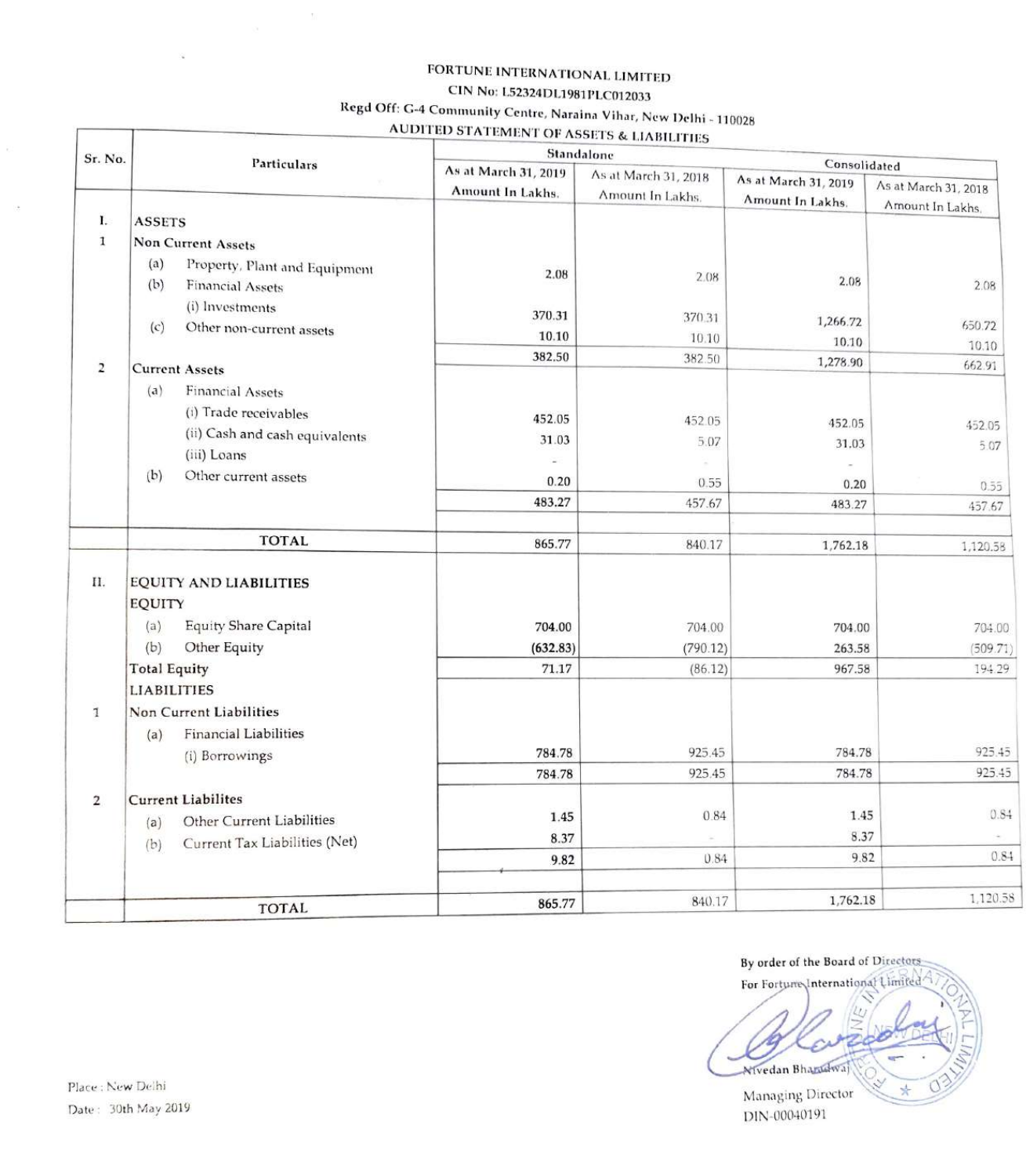

# **D. KOTHARY & CO. Chartered Accountants**

Auditor's Report on Quarterly and Annual Standalone Financial Results of the Company Pursuant to the Regulation 33 of the SEBI (Listing Obligations and Disclosure Requirements) Regulations, 2015

To Board of Directors of Fortune International Limited

- 1. We have audited the accompanying statement of standalone financial results of Fortune International Limited (the Company) for the quarter and year ended 31st March 2019, attached herewith, being submitted by the company pursuant to the requirement of Regulation 33 of the SEBI (Listing Obligations and Disclosure Requirements) Regulations, 2015 read with circular no. CIR/CFD/FAC/62/2016 dated 5th July 2016.This statement, which is the responsibility of the Company's management and approved by Board of Directors. Our responsibility is to express an opinion on these financial results, which have been prepared in accordance with the recognition and measurement principles laid down in Accounting Standards for Interim Financial Reporting (Ind AS 34), specified under Section 133 of the Companies Act, 2013 read with relevant rules issued thereunder; or by the Institute of Chartered Accountants of India, as applicable and other accounting principles generally accepted in India.
- 2. We conducted our audit in accordance with the auditing standards generally accepted in India. Those standards require that we plan and perform the audit to obtain reasonable assurance about whether the financial results are free of material misstatement. An audit includes examining, on a test basis, evidence supporting the amounts disclosed as financial results. An audit also includes assessing the accounting principles used and significant estimates made by management. We believe that our audit provides a reasonable basis for our opinion.
- 3. In our opinion and to the best of our information and according to the explanations given to us the statement:
	- (i) is presented in accordance with the requirements of Regulation 33 of the SEBI (Listing Obligations and Disclosure Requirements) Regulations, 2015 in this regard; and
	- (ii) gives a true and fair view in conformity with the Ind-AS and other accounting policies generally accepted in India of the net profit and other comprehensive income and other financial information for the quarter and year ended 31st March 2019.

For D. Kothary & Co. Chartered Accountants Firm Registration No. 105335W

Rahul G. Shah

Partner Membership No. 132651 Place: Mumbai Date: 30th May 2019

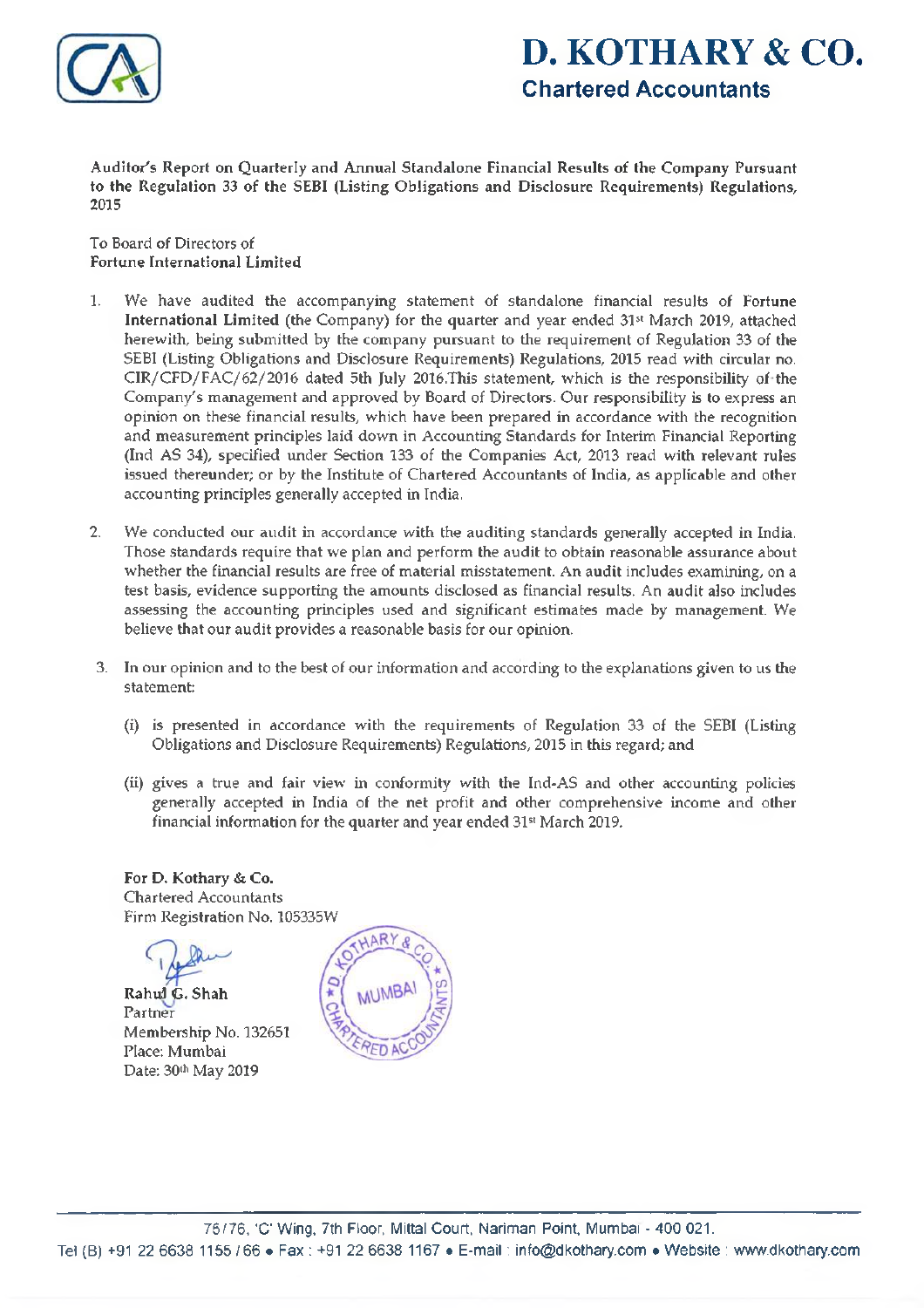

# **D. KOTHARY & CO.** Chartered Accountants

j *Mumbai }'£*  $\mathcal{A}^*$  and  $\mathcal{A}^*$  are all  $\mathcal{A}^*$  and  $\mathcal{A}^*$ 

**Ayy** 

Auditor's Report on Annual Consolidated Financial Results of the Company Pursuant to the Regulation 33 of the SEBI (Listing Obligations and Disclosure Requirements) Regulations, 2015

To Board of Directors of Fortune International Limited

- 1. We have audited the accompanying statement of consolidated financial results of Fortune International Limited (the Company) comprising its associates (together 'the Group') for the year ended 31st March 2019, attached herewith, being submitted by the company pursuant to the requirement of Regulation 33 of the SEBI (Listing Obligations and Disclosure Requirements) Regulations, 2015 read with circular no. CIR/CFD/FAC/62/2016 dated 5th July 2016. This statement, which is the responsibility of the Company's management and approved by Board of Directors. Our responsibility is to express an opinion on these financial results, which have been prepared in accordance with the recognition and measurement principles laid down in Accounting Standards for Interim Financial Reporting (Ind AS 34), specified under Section 133 of the Companies Act, 2013 read with relevant rules issued thereunder; or by the Institute of Chartered Accountants of India, as applicable and other accounting principles generally accepted in India.
- 2. We conducted our audit in accordance with the auditing standards generally accepted in India. Those standards require that we plan and perform the audit to obtain reasonable assurance about whether the financial results are free of material misstatement. An audit includes examining, on a test basis, evidence supporting the amounts disclosed as financial results. An audit also includes assessing the accounting principles used and significant estimates made by management. We believe that our audit provides a reasonable basis for our opinion.
- 3. We did not audit the financial statements of 1 associate namely Fortune Stones Limited included in the consolidated year to date results, whose consolidated interim financial statements reflect total assets of Rs. 9,755.29 lakhs as at 31st March 2019; as well as the total revenue of Rs. 13,868.49 lakhs as at 31st March 2019. These financial statements and other financial information have been audited by other auditors whose report has been furnished to us, and our opinion on the year to date results, to the extent they have been derived from such financial statements is based solely on the report of such other auditors. Our opinion is not modified in respect of this matter.
- 4. In our opinion and to the best of our information and according to the explanations given to us the statement:
	- (i) include the year to date financial results of the entities as given above.
	- (ii) is presented in accordance with the requirements of Regulation 33 of the SEBI (Listing Obligations and Disclosure Requirements) Regulations, 2015 read with circular no. CIR/CFD/FAC/62/2016 dated 5th July 2016, in this regard; and  $\circ$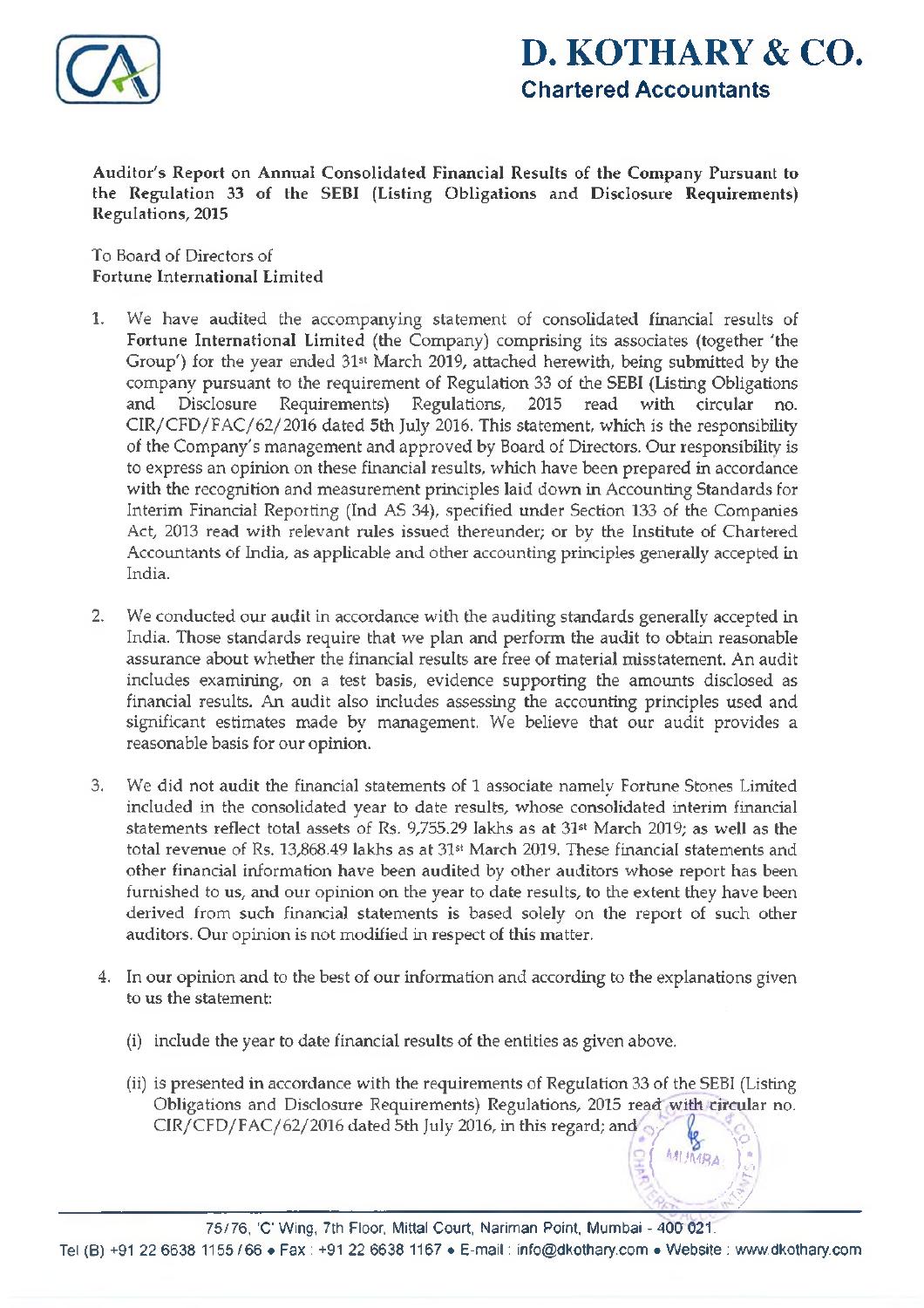

# **D. KOTHARY & CO.** Chartered Accountants

(iii) gives a true and fair view in conformity with the Ind-AS and other accounting policies generally accepted in India of the net profit and other comprehensive income and other financial information for the year ended 31st March 2019.

For D. Kothary & Co. Chartered Accountants Firm Registration No. 105335W